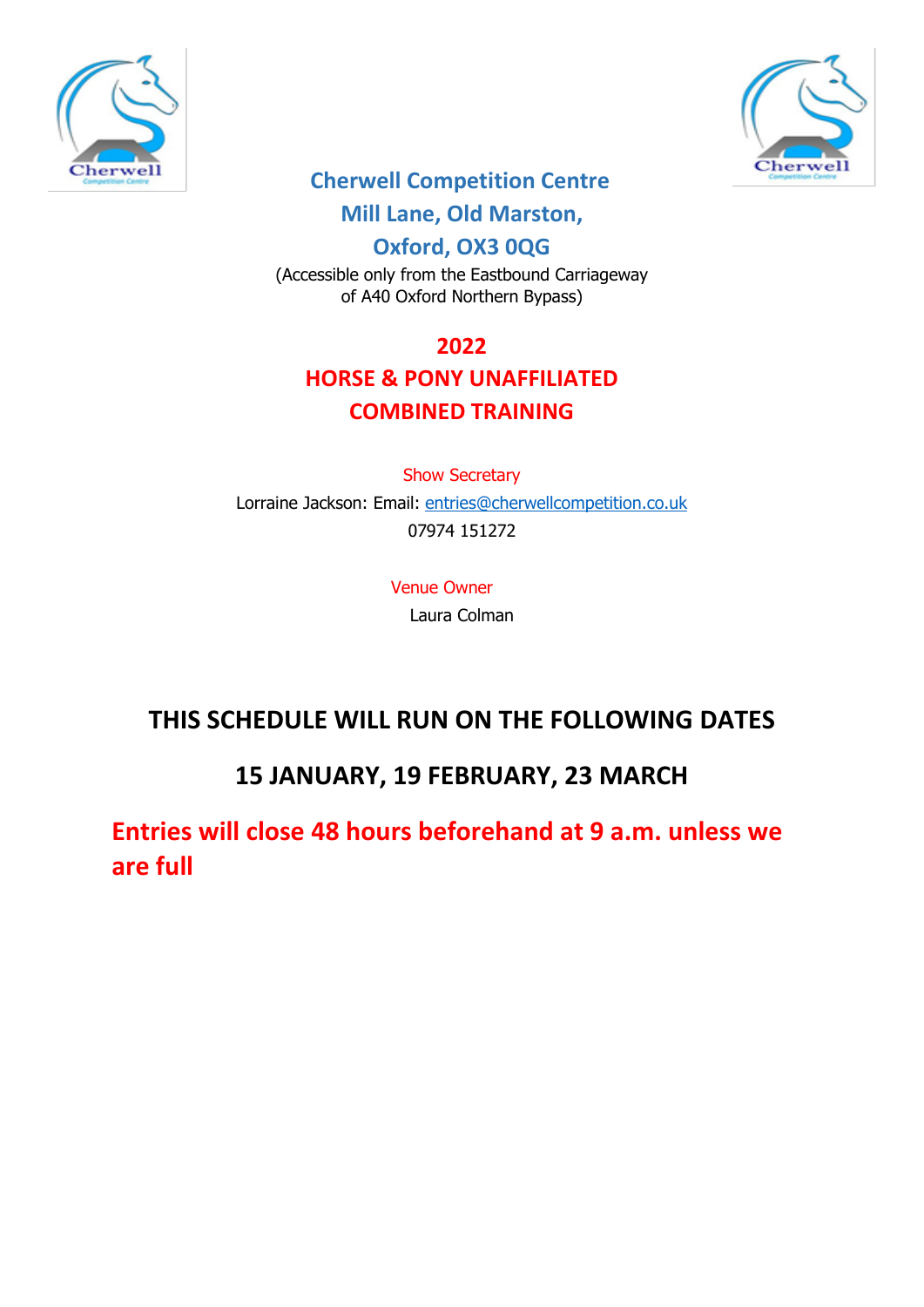| <b>CLASS</b>                                                   | SI                       | <b>DRESSAGE</b>  | <b>ENTRY</b><br><b>FEE</b> | <b>PRIZE</b><br><b>MONEY</b> |
|----------------------------------------------------------------|--------------------------|------------------|----------------------------|------------------------------|
| 1 MIXED<br><b>HORSES</b><br><b>AND</b><br><b>PONIES</b>        | <b>60 CM SHOWJUMPING</b> | <b>INTROC</b>    | £25.00                     | £20.£10,<br>£5               |
| 2 MIXED<br><b>HORSES</b><br><b>AND</b><br><b>PONIES</b>        | <b>70 CM SHOWJUMPING</b> | <b>PRELIM 2</b>  | £25.00                     | £20.00,<br>£10, £5           |
| <b>3 MIXED</b><br><b>HORSES</b><br><b>AND</b><br><b>PONIES</b> | <b>80 CM SHOWJUMPING</b> | PRELIM 18        | £25.00                     | £20.00,<br>£10, £5           |
| <b>4 MIXED</b><br><b>HORSES</b><br><b>AND</b><br><b>PONIES</b> | <b>90 CM SHOWJUMPING</b> | <b>NOVICE 24</b> | £25.00                     | £20.00,<br>£10, £5           |
| <b>5 MIXED</b><br><b>HORSES</b><br><b>AND</b><br><b>PONIES</b> | 1.00 CM SHOWJUMPING      | <b>NOVICE 34</b> | £25.00                     | £20.00,<br>£10, £5           |